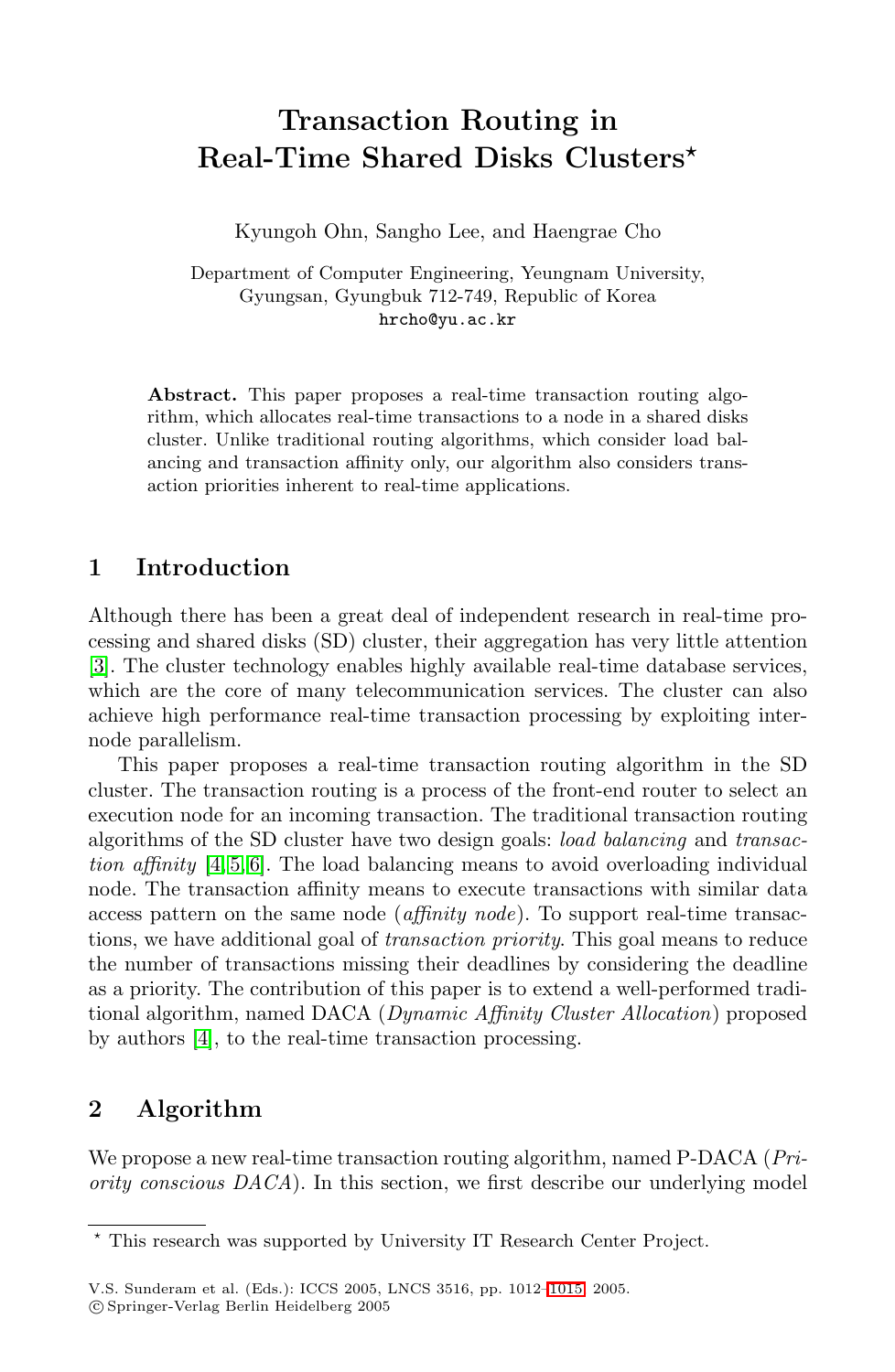and then summarize the basic idea of DACA algorithm [\[4\]](#page-3-1). Lastly, we present P-DACA algorithm that extends DACA for real-time transaction processing.

#### **2.1 Assumption**

A transaction router selects an execution node of each incoming transaction. The node schedules the execution of its transactions with *earliest deadline first* (EDF) policy [\[1\]](#page-3-5). We assume the *mixed* real-time transaction workload [\[2\]](#page-3-6), which consists of real-time transactions and non real-time transactions. A real-time transaction is assigned with a deadline. Executing the real-time transaction after its deadline is meaningless.

We assume that the record-level locking is in effect. In real-time applications, the locking has to handle the *priority inversion* problem that lower priority transactions block the execution of higher priority transactions. To prevent the problem, we consider the locking model of [\[2\]](#page-3-6). Specifically, a real-time transaction aborts non real-time transactions holding locks in conflict mode. On the other hand, a non real-time transaction always waits at lock conflict. The same procedure holds between real-time transactions with different priorities. High priority transactions are always guaranteed to acquire locks without waiting.

#### **2.2 DACA**

To alleviate the routing overhead, DACA considers balancing the load of each *affinity cluster* (AC) [\[5\]](#page-3-2). An AC collects several transaction classes with high affinity to a given set of tables. The transaction router maintains routing parameters. Specifically, when a transaction router allocates a transaction of an affinity cluster AC<sub>q</sub> to a node  $N_p$ , it increments both  $\#T(AC_q)$  and  $\#T(N_p)$ , which means the number of active transactions at  $AC_q$  and at  $N_p$  respectively. Both counters are decremented when a transaction commits or aborts.

There are two overload types: *AC overload* and a *node overload*. The AC overload implies that transactions of an AC are rushed into the system. The node overload occurs when a node  $N_p$  is allocated to several ACs and  $\#T(N_p)$ is over average. DACA balances the load of each node according to the overload type. If  $AC_q$  is overloaded, then DACA allocates more nodes to  $AC_q$  by node *expansion* strategy. If there is no AC overload but  $N_p$  is overloaded, then DACA distributes some ACs assigned to  $N_p$  to other node by AC distribution strategy.

DACA can make an optimal balance between the affinity-based routing and load balancing as follows. First, DACA tries to reduce the number of nodes allocated to the overloaded AC if the load deviation of each node is not significant. This allows DACA to reduce the frequency of inter-node cache invalidations. Next, DACA prohibits allocating both an overloaded AC and other ACs to a node. As a result, DACA can achieve high buffer hit ratio for the overloaded AC. Even though several non-overloaded ACs may be allocated to a single node, efficient handling of the overloaded AC is more important to improve the overall transaction throughput.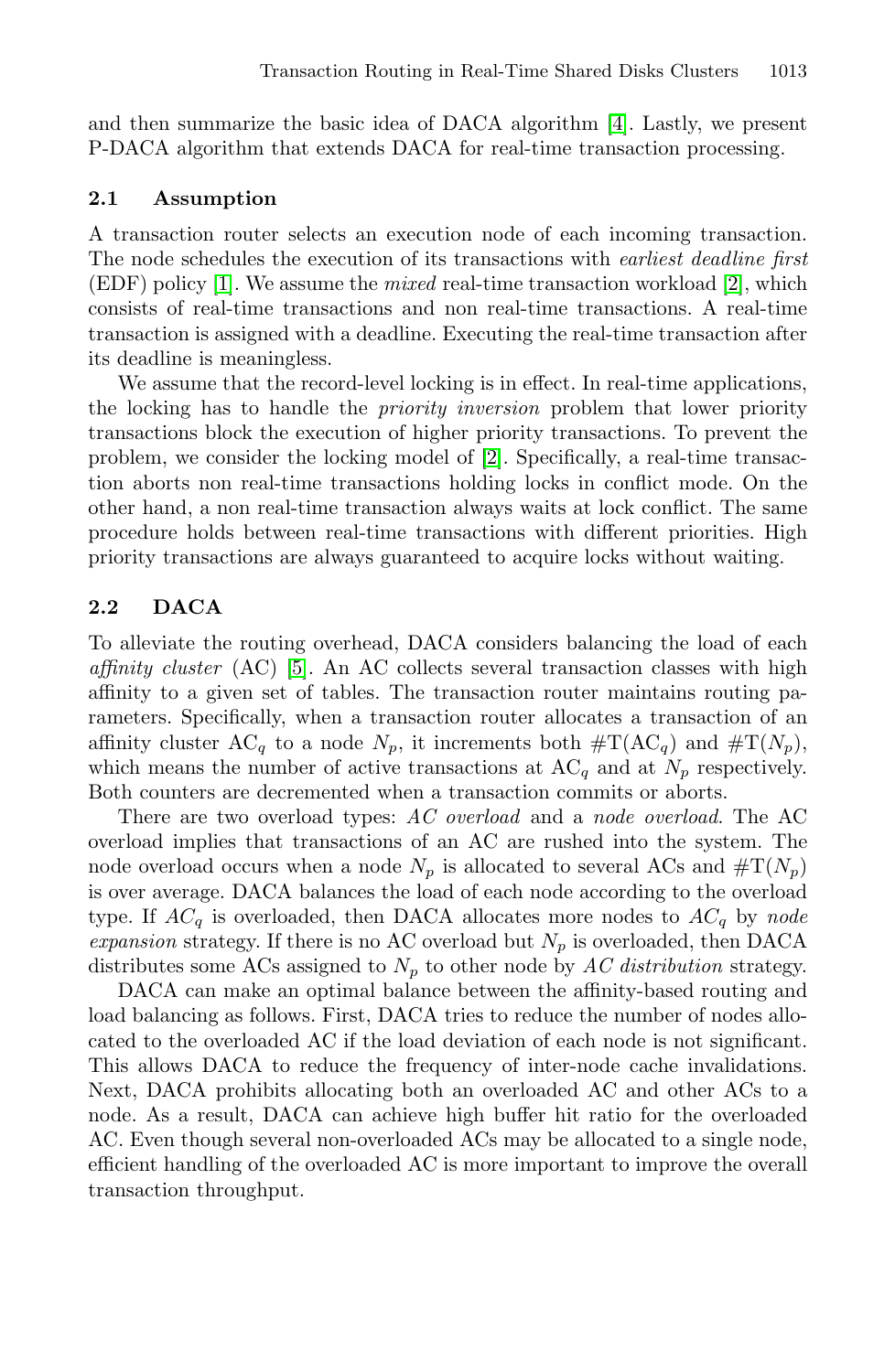#### **2.3 Priority Conscious DACA (P-DACA)**

Before describing the details of P-DACA, we first illustrate the problem of DACA when transactions have priorities. Example 1 shows the problem.

**Example 1:** Suppose there are two ACs  $(AC_1, AC_2)$  and two nodes  $(N_1, N_2)$ .  $N_1$  is an affinity node of  $AC_1$  and executes a transaction  $t_1$  of priority 100.  $N_2$ is an affinity node of  $AC_2$  and executes a transaction  $t_2$  of priority 60. At this time, suppose a new transaction  $t_3$  of priority 70 arrives, and  $t_3$  belongs to  $AC_1$ . Then DACA allocates  $t_3$  to its affinity node  $N_1$  if  $N_1$  does not result in overload state. However,  $t_3$  has lower priority than  $t_1$  and cannot be executed until  $t_1$ completes. So *t*<sup>3</sup> has a higher probability of missing its deadline. On the other hand, if  $t_3$  is allocated to  $N_2$ , then it can be executed immediately.  $\Box$ 

The goal of P-DACA is (a) to reduce the number of transactions missing their deadlines, and (b) to take advantages of affinity clustering as DACA. To achieve this goal, P-DACA performs the following three basic steps sequentially to decide where a new real-time transaction *t<sup>r</sup>* will be routed to.

- 1. If there is an affinity node of  $t_r$  where the priority of  $t_r$  becomes the highest one, then allocate  $t_r$  to that node.
- 2. If there is a non-affinity node of  $t_r$  where the priority of  $t_r$  becomes the highest one, then allocate  $t_r$  to that node.
- 3. If there is no node that can execute  $t_r$  immediately, then allocate  $t_r$  to one of its affinity nodes.

The basic steps can be optimized if the transaction router maintains a *priority list* for each node. The priority list is a sorted list in descending order of priorities of active real-time transactions at the node. Then a new real-time transaction *t<sup>r</sup>* has to be allocated to a node where *t<sup>r</sup>* can be executed faster than other nodes. P-DACA checks this condition by comparing the relative position of *t<sup>r</sup>* in the priority list of each node. Suppose  $P(t_r)$  means the priority of  $t_r$ , and  $t_r$ is included in the affinity cluster  $AC_r$ .  $S(AC_r)$  is a set of affinity nodes of  $AC_r$ . The followings summarize the transaction routing algorithm of P-DACA.

- 1.  $\#T(AC_r) = \#T(AC_r) + 1;$
- 2. If  $(t_r)$  is a real-time transaction) then
	- (a) If  $(\exists N_p \in S(AC_r), \text{rank}(P(t_r), N_p) < w_1$  AND  $\text{rank}(P(t_r), N_p) <$ rank $(P(t_r), N_i)$ , for all  $N_i \in S(AC_r)$ ,  $i \neq p$ ) then goto step 4;
	- (b) Else if  $(\exists N_p \notin \mathcal{S}(AC_r), \text{rank}(P(t_r), N_p) < w_2 \text{ AND rank}(P(t_r), N_p) <$ rank $(P(t_r), N_i)$ , for all  $N_i \notin S(AC_r)$ ,  $i \neq p$ ) then goto step 5;
	- (c) Else goto step 3.
- 3. Select  $N_p$ , where  $\#T(N_p)$  is minimum for all  $N_i \in S(AC_r)$ ;
- 4. If  $(AC_r$  is overloaded) then call **node\_expansion** $(AC_r)$ ;
- 5. Else if  $(N_p$  is overloaded) then call ac distribution $(N_p)$ ;
- 6.  $\#T(N_p) = \#T(N_p) + 1$ ; Insert  $P(t_r)$  into the priority list of  $N_p$ ;
- 7. Return  $N_p$ .